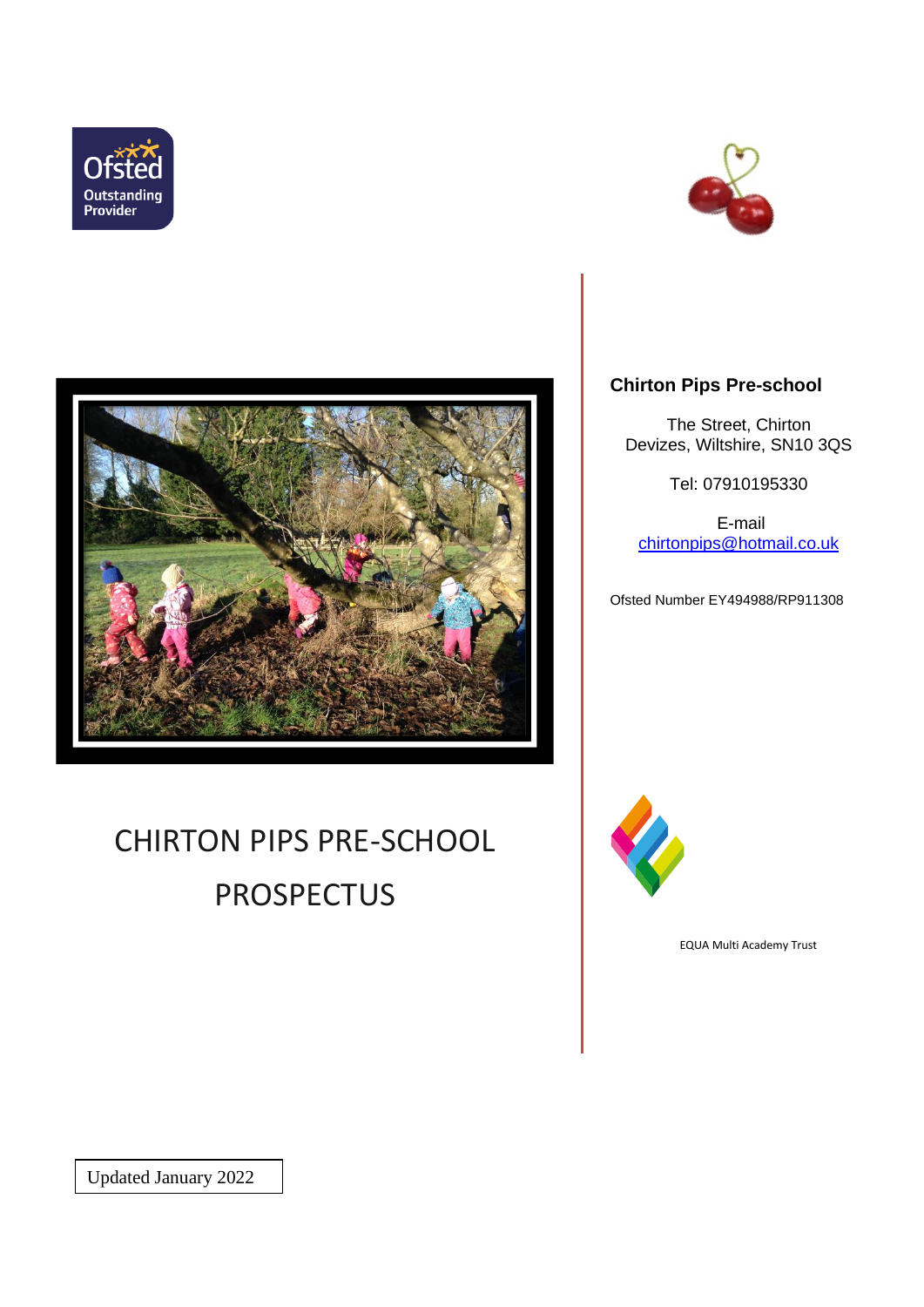## **Early Years Propsectus**

Welcome to Chirton Pips Preschool and thank you for registering your child with us.

We know how important your child is and aim to deliver the highest quality of care and education to help them to achieve their best.

This prospectus aims to provide you with an introduction to Chirton Pips Preschool, our routines, our approach to supporting your child's learning and development and how we aim to work together with you to best meet your child's individual needs. This should be read alongside our Childcare Terms and Conditions for a full description of our services.

## **Our setting aims to:**

- provide high quality care and education for children below statutory school age;
- work in partnership with parents to help children to learn and develop;
- add to the life and well-being of the local community; and
- offer children and their parents a service that promotes equality and values diversity.

## **Parents**

You are regarded as members of our setting who have full participatory rights. These include a right to be:

- valued and respected;
- kept informed;
- consulted;
- involved; and
- included at all levels.

As a voluntary managed setting, we also depend on the good will of parents and their involvement to keep going. Membership of the setting carries expectations on you for your support and commitment.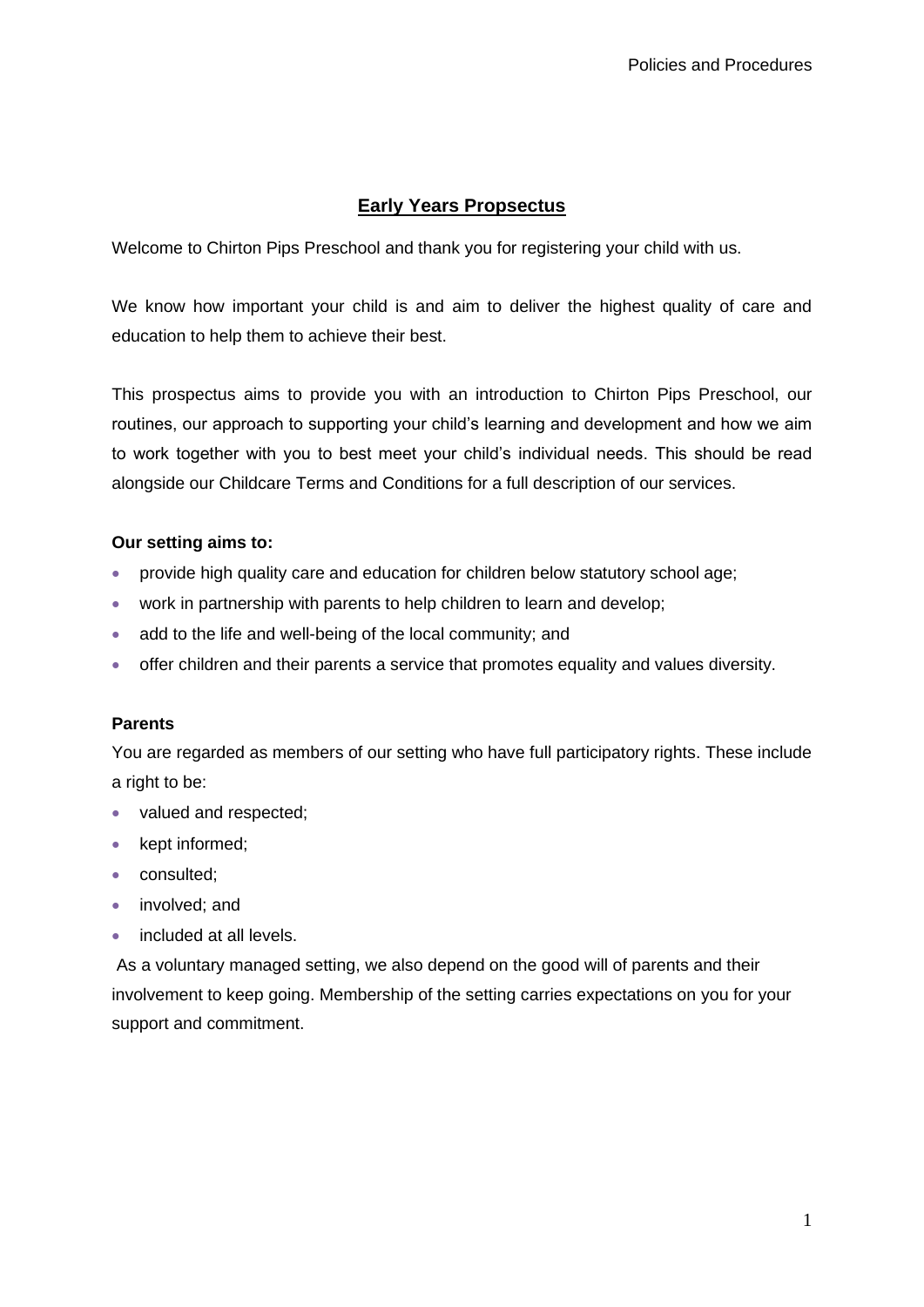## **Children's development and learning**

We aim to ensure that each child:

- is in a safe and stimulating environment:
- is given generous care and attention, because of our ratio of qualified staff to children, as well as volunteer helpers;
- has the chance to join in with other children and adults to live, play, work and learn together;
- is helped to take forward her/his learning and development by being helped to build on what she/he already knows and can do;
- has a personal key person who makes sure each child makes satisfying progress;
- is in a setting that sees parents as partners in helping each child to learn and develop; and
- is in a setting in which parents help to shape the service it offers.

## *The Early Years Foundation Stage*

Provision for the development and learning of children from birth to 5 years is guided by the Early Years Foundation Stage. Our provision reflects the four overarching principles of the *Statutory Framework for the Early Years Foundation Stage* (September 2021):

## • *A Unique Child*

Every child is a unique child who is constantly learning and can be resilient, capable, confident and self-assured.

## • *Positive Relationships*

Children learn to be strong and independent through positive relationships.

## • *Enabling Environments*

Children learn and develop well in enabling environments, in which their experiences respond to their individual needs and there is a strong partnership between practitioners, parents and carers.

## • *Learning and Development*

Children develop and learn in different ways and at different rates. The framework covers the education and care of all children in early years provision including children with special educational needs and disabilities.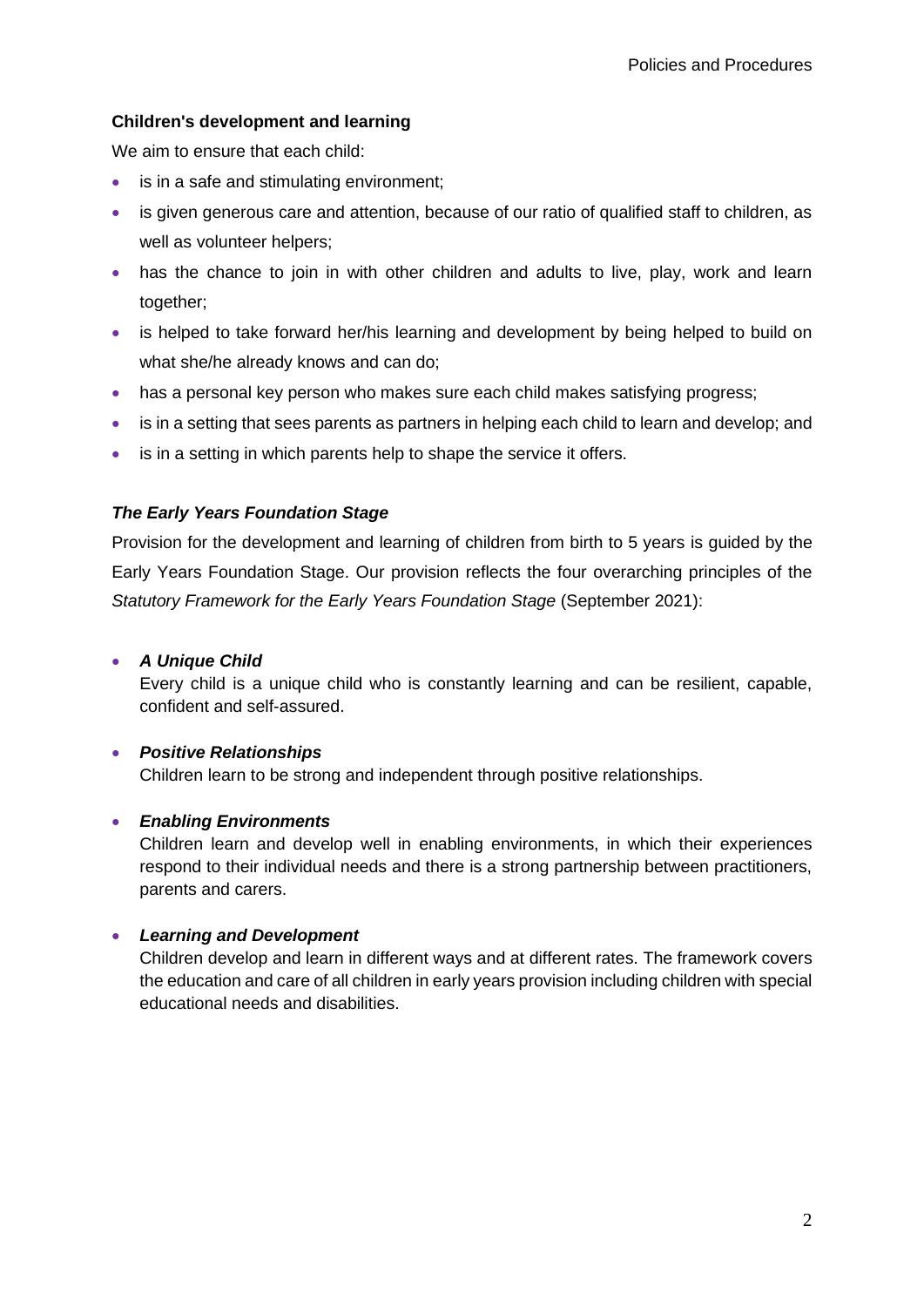## **How we provide for development and learning**

Children start to learn about the world around them from the moment they are born. The care and education offered by our setting helps children to continue to do this by providing all of the children with interesting activities that are appropriate for their age and stage of development. We use the Observation, Assessment and Planning cycle where on-going observations help us to understand how a child is developing, learning and growing. From these observations we are able to plan the children's next steps and extend their learning.

*The Areas of Development and Learning comprise:*

## • *Prime Areas*

- **-** Personal, social and emotional development.
- **-** Physical development.
- **-** Communication and language.

## • *Specific Areas*

- **-** Literacy.
- **-** Mathematics.
- **-** Understanding the world.
- **-** Expressive arts and design.

For each area, the level of progress that children are expected to have attained by the end of the Early Years Foundation Stage is defined by the Early Learning Goals. These goals state what it is expected that children will know, and be able to do, by the end of the reception year of their education.

## **Play**

A child's right to Play is recognised as so vital to their wellbeing and development that it is included in the United Nations Convention on the Rights of a Child (1989). Play both indoors and outdoors is also a fundamental commitment to children throughout the EYFS.

Play is essential for children's development, building their confidence as they learn to explore, relate to others, set their own goals and solve problems. Children learn by leading their own play, and by taking part in play which is guided by adults. (EYFS statutory framework 2020).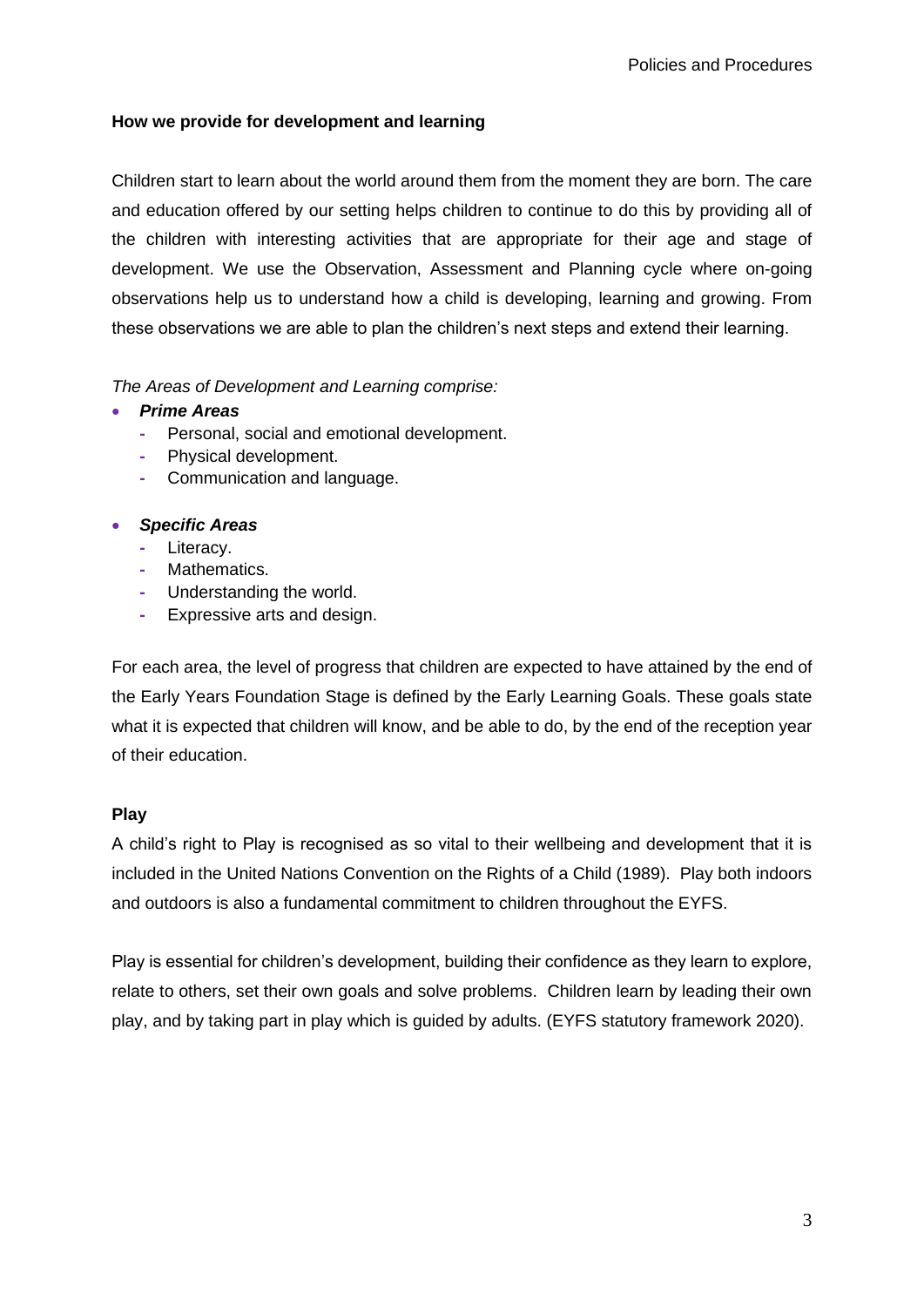Children are not just learning in collaboration with adults but by playing and interacting with other children in all types of activities. Adults will support learning by planning for opportunities for children to learn by themselves as they engage with the world around them in a wellresourced environment.

Though the Observation, Planning and Assessment Cycle (OAP) we are able to see where the children's interests lie and where they may support. We are then able to provide activities to support, extend and teach the children. Areas of learning that we focus on are:

## *Personal, social and emotional development*

- making relationships;
- self-confidence and self-awareness; and
- managing feelings and behaviour.

## *Physical development*

- moving and handling; and
- health and self-care.

## *Communication and language*

- listening and attention;
- understanding; and
- speaking.

## *Literacy*

- reading; and
- writing.

## *Mathematics*

- numbers; and
- shape, space and measure.

## *Understanding the world*

- people and communities;
- the world: and
- technology.

## *Expressive arts and design*

- exploring and using media and materials; and
- being imaginative.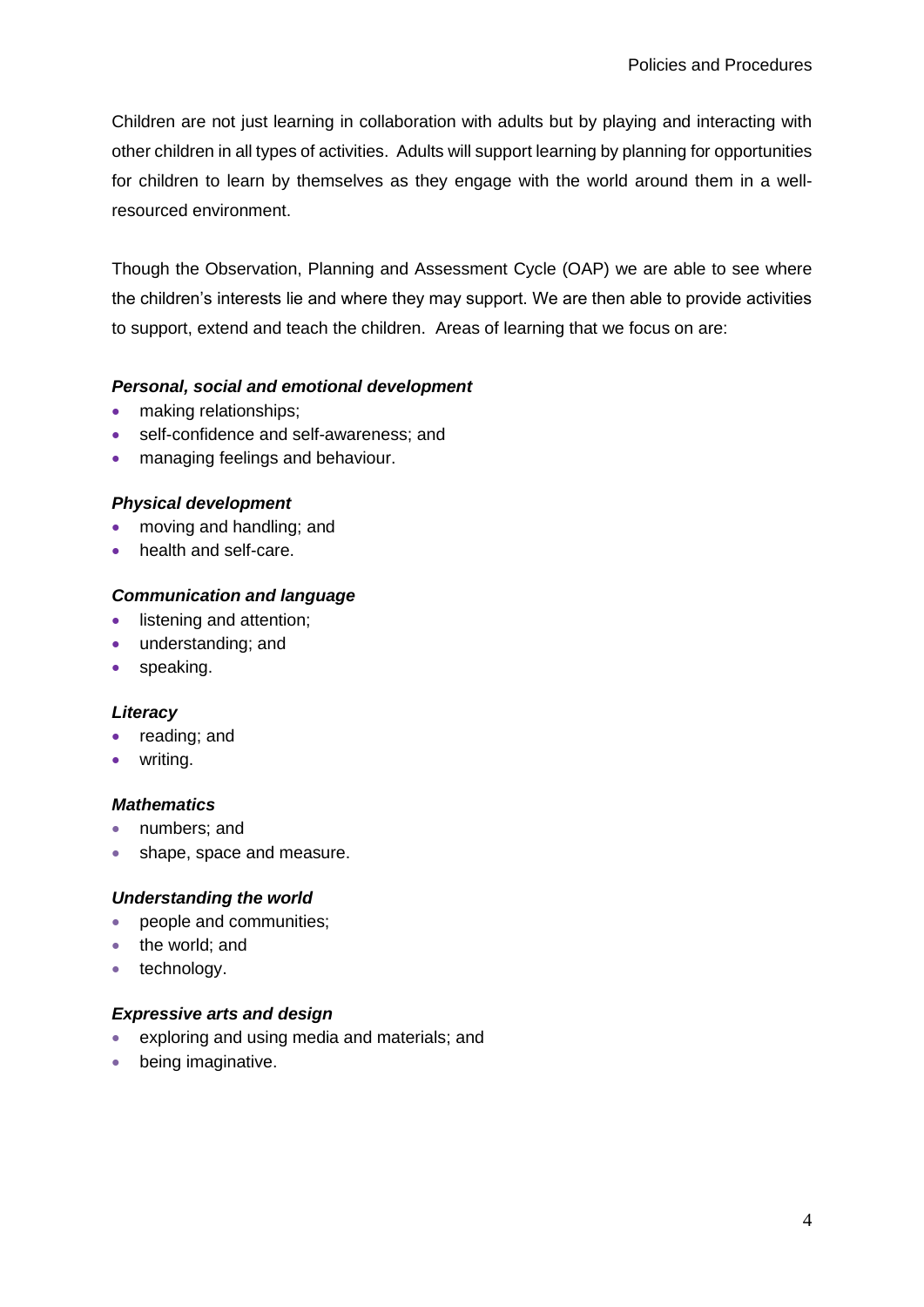#### *Characteristics of effective learning*

We understand that all children engage with other people and their environment through the characteristics of effective learning that are described in the Early Years Foundation Stage as:

- playing and exploring engagement:
- active learning motivation; and
- creating and thinking critically thinking.

We aim to provide for the characteristics of effective learning by observing how a child is learning and being clear about what we can do and provide in order to support each child to remain an effective and motivated learner.

#### *Assessment*

We assess how young children are learning and developing by observing them frequently. We use information that we gain from observations, as well as from photographs or videos of the children, to document their progress and where this may be leading them. We believe that parents know their children best and we will ask you to contribute to assessment by sharing information about what your child likes to do at home and how you, as parents, are supporting development.

We make periodic assessment summaries of children's achievement based on our on-going development records. These form part of children's records of achievement. We undertake these assessment summaries at regular intervals, as well as times of transition, such as when a child moves into a different group or when they go on to school.

#### *The progress check at age two*

The Early Years Foundation Stage requires that we supply parents and carers with a short written summary of their child's development in the three prime areas of learning and development - personal, social and emotional development; physical development; and communication and language - when a child is aged between 24 - 36 months. Your child's key person is responsible for completing the check using information from on-going observational assessments carried out as part of our everyday practice, taking account of the views and contributions of parents and other professionals.

#### **Records of achievement**

We keep a record of achievement for each child. Your child's record of achievement helps us to celebrate together her/his achievements and to work together to provide what your child needs for her/his well-being and to make progress.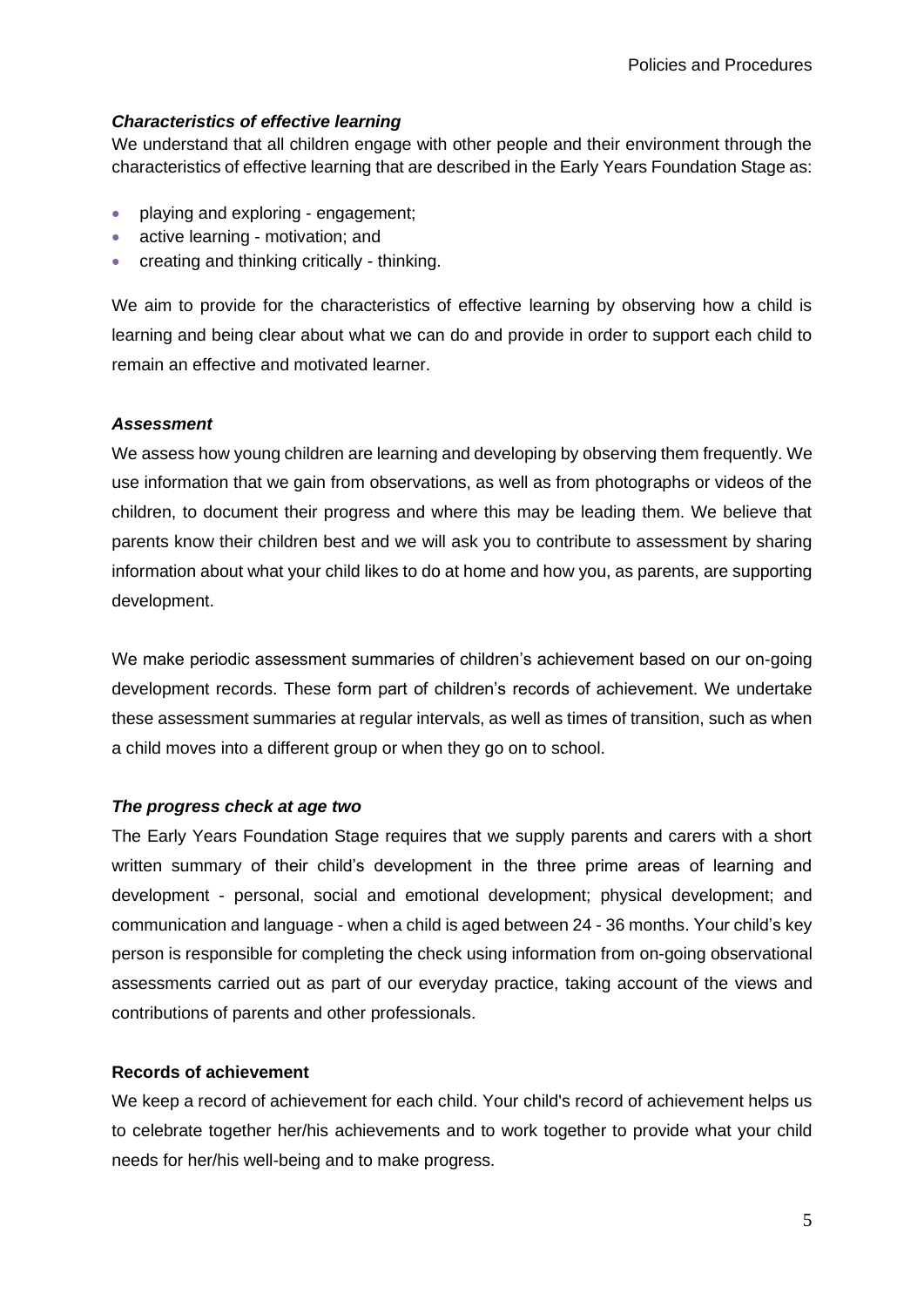Your child's key person will work in partnership with you to keep this record. To do this you and she will collect information about your child's needs, activities, interests and achievements. This information will enable the key person to identify your child's stage of progress. Together, we will then decide on how to help your child to move on to the next stage.

## **Forest School at Pips**

We run our Forest School sessions on a Monday and Friday mornings from 9.00am – 12.00pm in the winter and until 1.00pm in the summer as we make the most of the warmer weather and have lunch outside in the woods.

We are lucky enough to be able to use some woods in the grounds behind the school. These are private woods and shouldn't be used by anyone but Chirton School and Pre-school, we use them throughout the year, giving the children the opportunity to experience the woods in all seasons and weathers.

Our manager has her Level 3 qualification in Forest School and Penny, one of our keyworkers is currently working through her qualification. All Staff at Pips have their First Aid qualification.

## **What is Forest School?**

A Forest School is an outdoor learning environment with a child-centred learning process that focuses on play, exploration and supported risk-taking. Both problem-solving and selfdiscovery are important features of Forest Schools. Encouraging children to learn through hands-on experiential learning in a natural setting helps to develop their confidence and selfesteem.

Forest Schools encourage children to be physically active. The variety of sessions and activities that are offered provide a host of learning experiences for the child. As well as the physical and educational benefits of attending a Forest School, the social and emotional development of the child are at the forefront of Forest School learning.

Forest Schools are designed to be child-led; this means children are encouraged to direct their own learning. Learning is unstructured and is led by the child's own curiosity and interests. Practitioners may scaffold the children's learning, meaning practitioners will offer support and guidance to children and young people as they learn or develop new skills.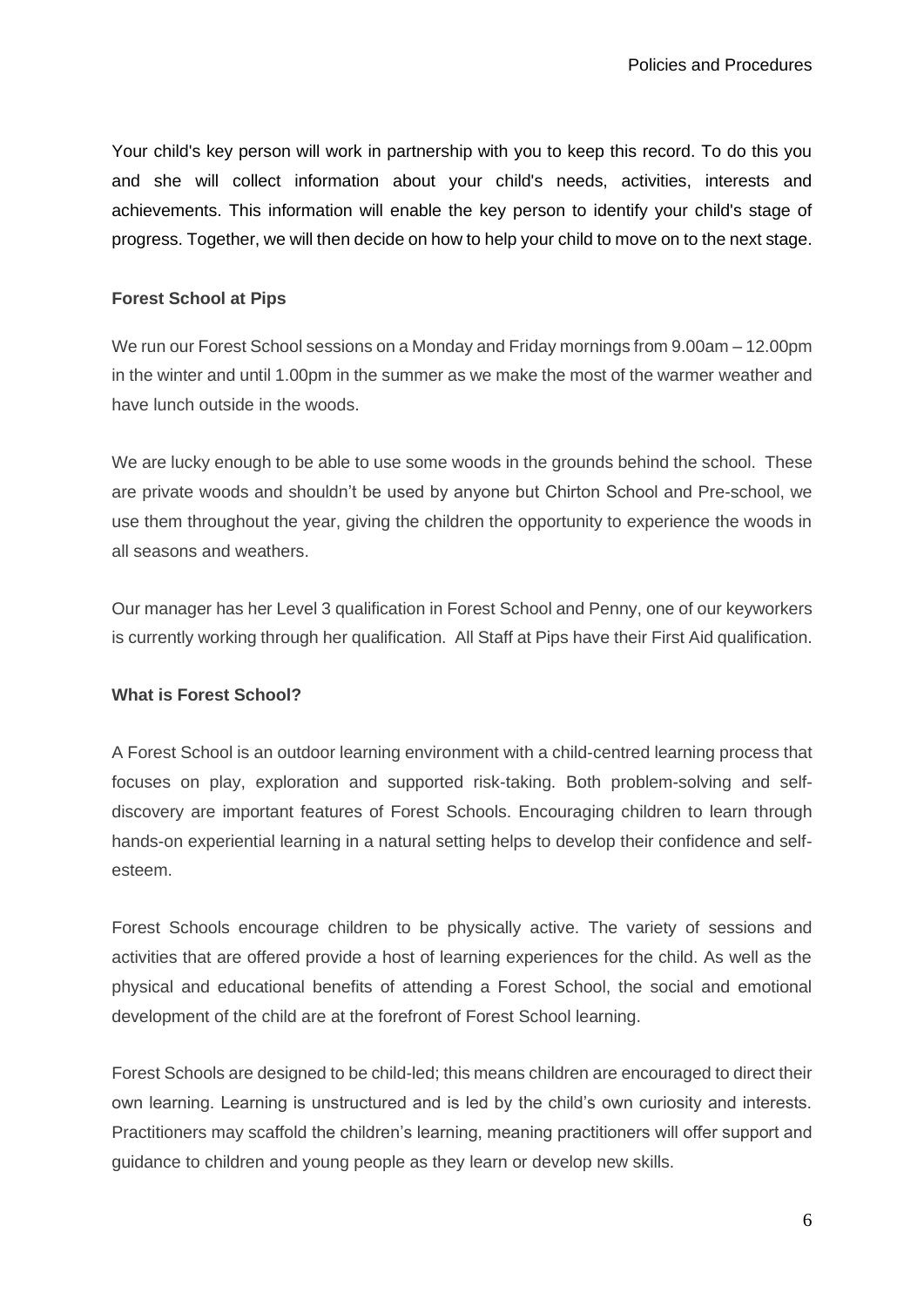Forest Schools focus on the social, emotional, spiritual, physical and intellectual development of their learners. The nurturing environment encourages children to develop a positive relationship with the outdoor, natural world. The ethos of a Forest School is based on a fundamental respect for children and the encouragement of their curiosity in the world.

## **Forest Schools believe in:**

- A child's right to play.
- A child's right to access the outdoors.
- A child's right to access the natural world.
- A child's right to experience a healthy range of emotions.



Forest Schools aim to build resilience to encourage a learner's creative engagement with other people, their environment, and their own potential. They aim to encourage self-reflection and build strong social and emotional skills that will follow them into adulthood.

## **Working together for your children**

We maintain the ratio of adults to children in the setting that is set by the Safeguarding and Welfare Requirements. We also have volunteer parent helpers, where possible, to complement these ratios. This helps us to:

- **•** give time and attention to each child;
- **■** talk with the children about their interests and activities:
- **•** help children to experience and benefit from the activities we provide; and
- allow the children to explore and be adventurous in safety.

The staff who work at our setting are:

| <b>Name</b>          | <b>Job Title</b>                                     | <b>Qualifications and Experience</b>                                                                                    |
|----------------------|------------------------------------------------------|-------------------------------------------------------------------------------------------------------------------------|
| Sarah Jones          | Manager                                              | <b>Foundation Degree in Early Childhood Studies</b><br><b>Forest School Level 3</b>                                     |
| Tina Brown           | Deputy Manager                                       | NVQ 3 Children's care, Learning and Development                                                                         |
| Penny Daykin         | Keyworker<br>Health<br>&<br>Safety<br><b>Officer</b> | Diploma Level 3 in Leadership in Children & Young<br>People's Workforce<br>Forest School level 3 started 5 October 2020 |
| <b>Ruth L Cooper</b> | Chairperson                                          | <b>BA Hons Early Years Childhood &amp; Education</b>                                                                    |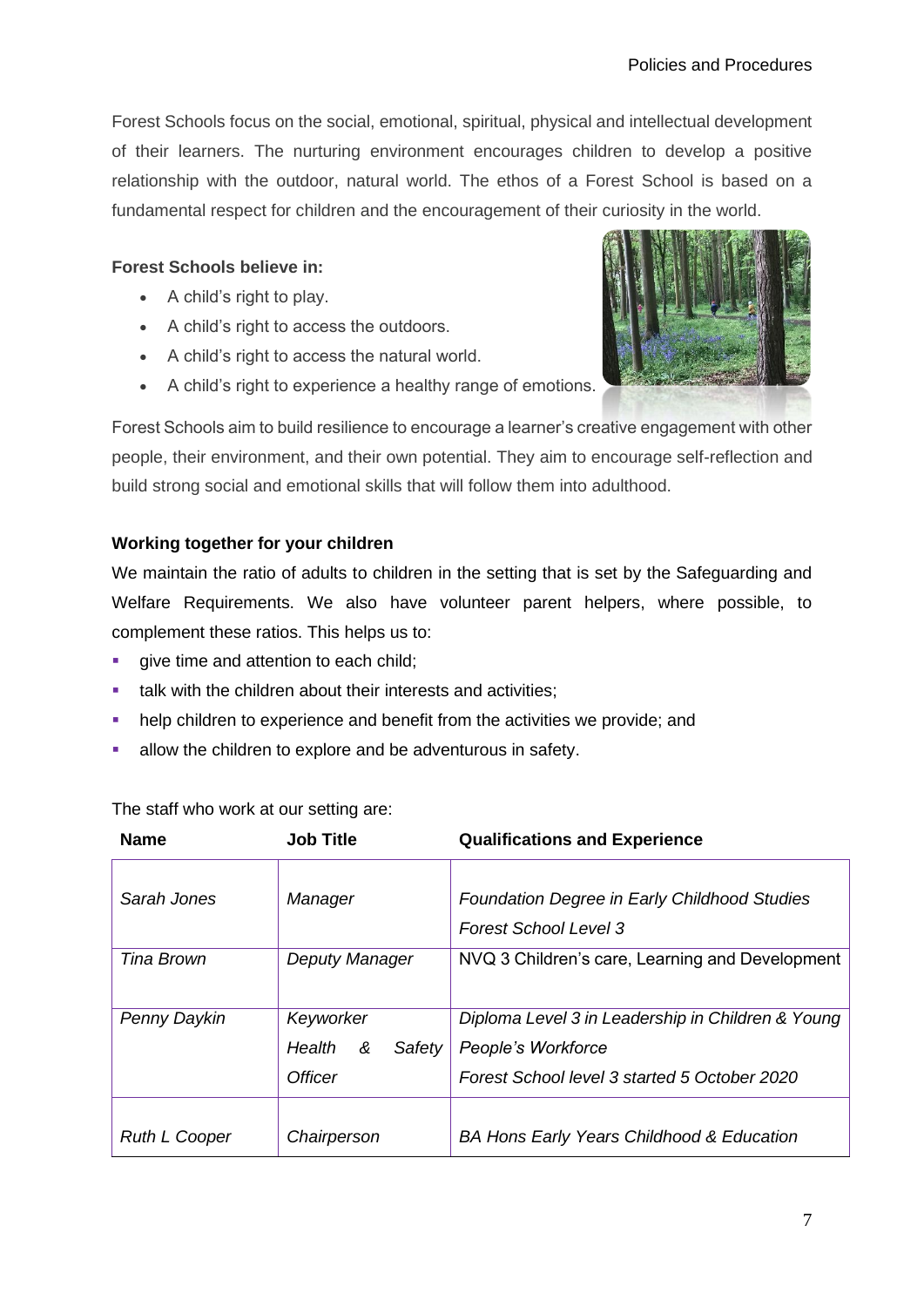We are open during school term in line with Chirton Primary School and Wiltshire County Council guidelines and closed during the school holidays.

Our session times run from **8.45am – 3.00pm Monday to Friday.**

Mornings am – 12.00pm Lunch 12.00pm – 1.00pm Afternoons 1.00pm – 3.00pm

We provide care and education for young children between the ages of 2 and 5 years.

## **How parents take part in the setting**

Our setting recognises parents as the first and most important educators of their children. All of our staff see themselves as partners with parents in providing care and education for their children. There are many ways in which parents take part in making our setting a welcoming and stimulating place for children and parents, such as:

- exchanging knowledge about their children's needs, activities, interests and progress with our staff;
- contributing to the progress check at age two;
- helping at sessions of the setting;
- sharing their own special interests with the children;
- helping to provide and look after the equipment and materials used in the children's play activities;
- being part of the management of the setting where appropriate;
- taking part in events and informal discussions about the activities and curriculum provided by the setting;
- joining in community activities, in which the setting takes part; and
- building friendships with other parents in the setting.

## **Key person and your child**

Our setting uses a key person approach. This means that each member of staff has a group of children for whom she/he is particularly responsible. Your child's key person will be the person who works with you to make sure that the childcare that we provide is right for your child's particular needs and interests. When your child first starts at the setting, she will help your child to settle and throughout your child's time at the setting, she will help your child to benefit from our activities.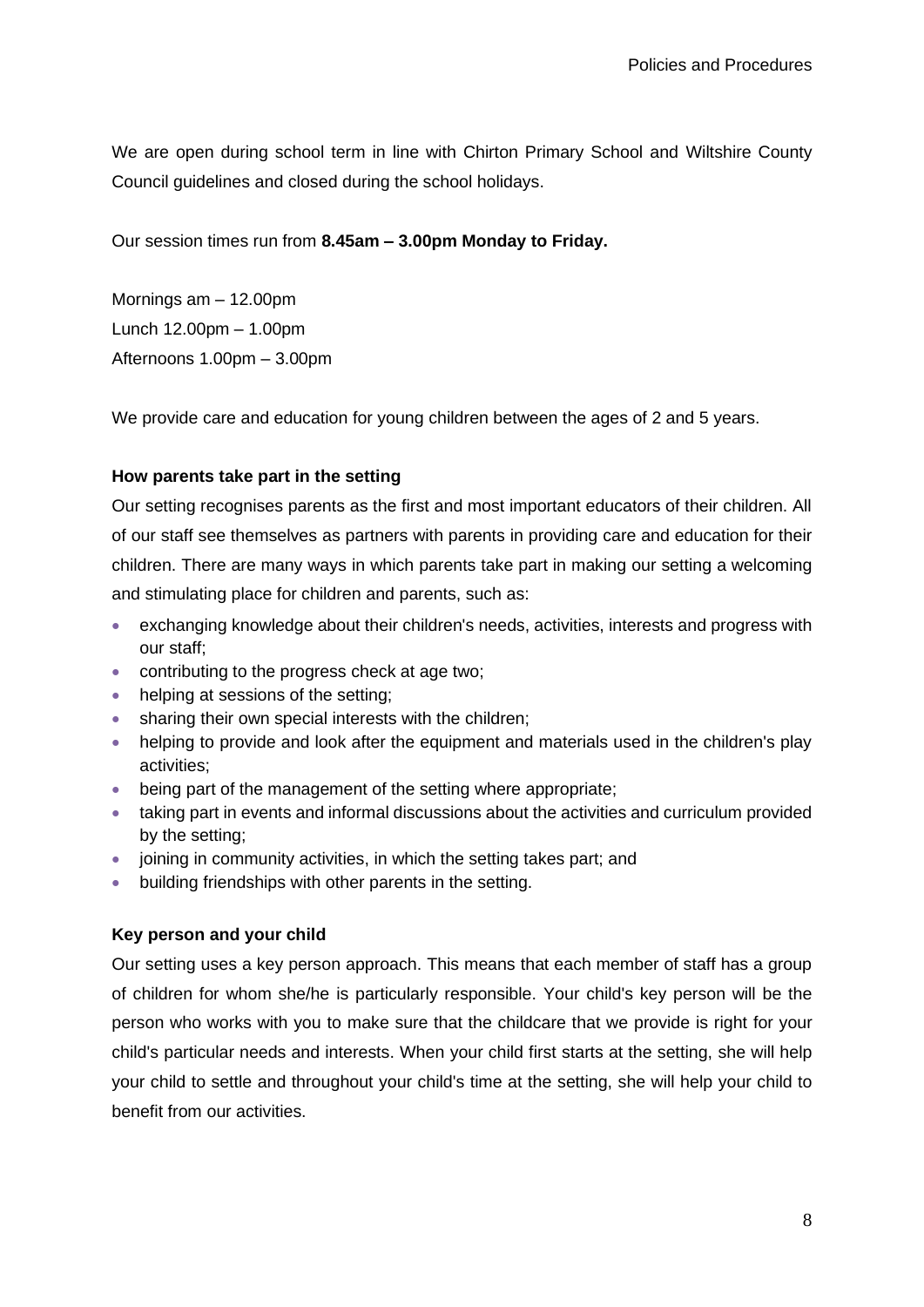## **Learning opportunities for adults**

As well as gaining childcare qualifications, our staff take part in further training to help them to keep up-to date with thinking about early years care and education. We also keep up-to-date with best practice, as a member of the Pre-school Learning Alliance, through *Under 5* magazine and other publications produced by the Alliance. The current copy of *Under 5* is available for you to read. From time to time we hold learning events for parents. These usually look at how adults can help children to learn and develop in their early years.

## **The setting's timetable and routines**

Our setting believes that care and education are equally important in the experience which we offer children. The routines and activities that make up the day in our setting are provided in ways that:

- help each child to feel that she/he is a valued member of the setting;
- **E** ensure the safety of each child;
- help children to gain from the social experience of being part of a group; and
- provide children with opportunities to learn and help them to value learning.

## **The session**

We organise our sessions so that the children can choose from, and work at, a range of activities and, in doing so, build up their ability to select and work through a task to its completion. The children are also helped and encouraged to take part in adult-led small and large group activities, which introduce them to new experiences and help them to gain new skills, as well as helping them to learn to work with others. Outdoor activities contribute to children's health, their physical development and their knowledge of the world around them. The children have the opportunity, and are encouraged, to take part in outdoor child-chosen and adult-led activities, as well as those provided in the indoor playroom(s).

## **Snacks and lunches**

We make snacks and lunches a social time at which children and adults eat together. We provide snacks that are healthy and nutritious. It is important to tell us about your child's dietary needs so that we ensure that your child is provided the right food. However, you are to provide your child lunch boxes should you wish your child to stay for lunch.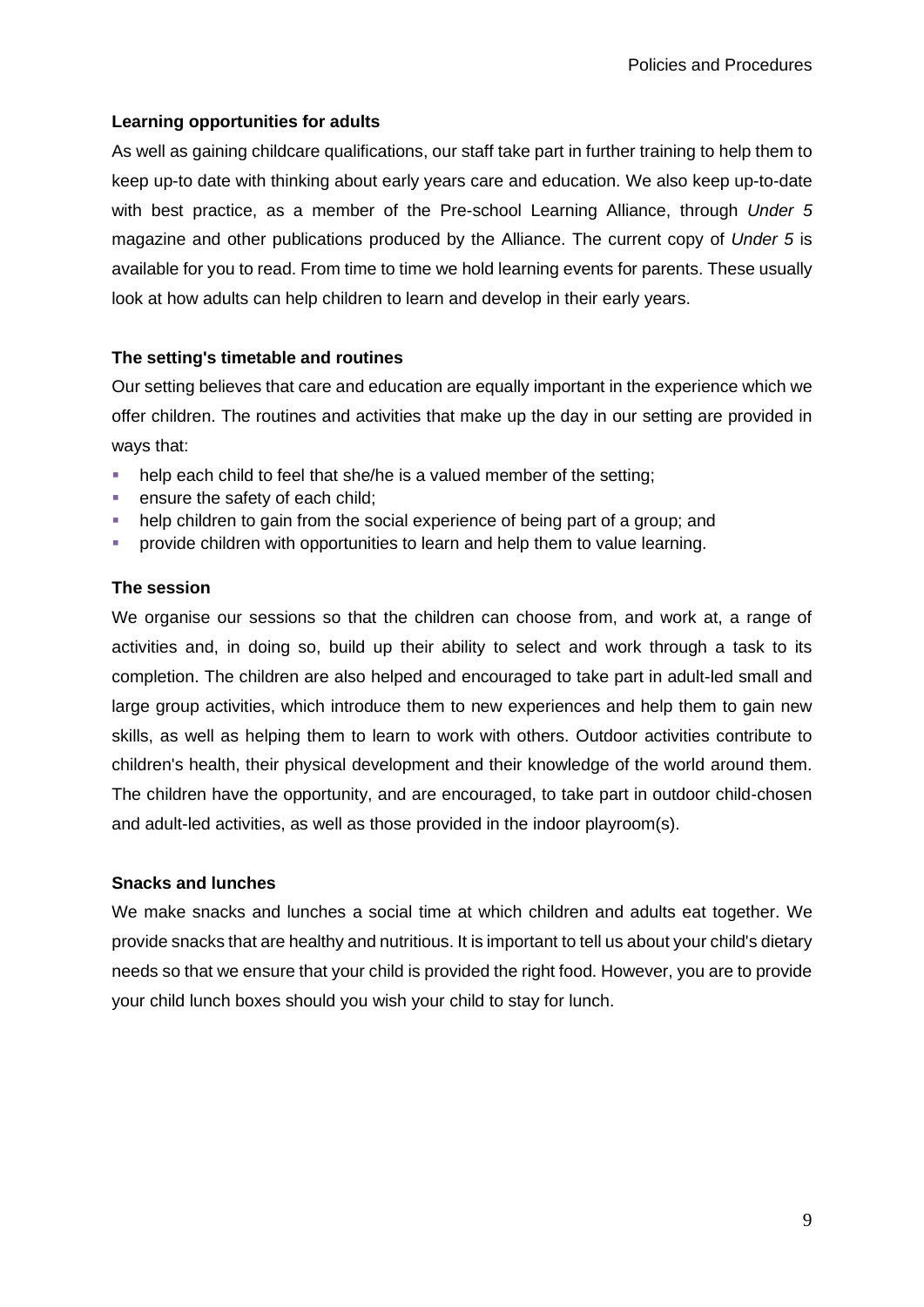## **Clothing**

We provide protective clothing for the children when they play with messy activities. We encourage children to gain the skills that help them to be independent and look after themselves. These include taking themselves to the toilet and taking off, and putting on, outdoor clothes. Clothing that is easy for them to manage will help them to do this.

## **Policies**

Our staff can explain our policies and procedures to you, these can be found in the lobby or on our website.

Our policies help us to make sure that the service provided by our setting is a high quality one and that being a member of the setting is an enjoyable and beneficial experience for each child and her/his parents.

Our staff and parents work together to adopt the policies and they all have the opportunity to take part in the annual review of the policies This review helps us to make sure that the policies are enabling our setting to provide a quality service for its members and the local community.

## **Information we hold about you and your child**

We have procedures in place for the recording and sharing of information [data] about you and your child that is compliant with the principles of the General Data Protection Regulations (2018) as follows:

The data we collect is

- 1. Processed fairly, lawfully and in a transparent manner in relation to the data subject [you and your family]
- 2. Collected for specified, explicit and legitimate purposes and not further processed for other purposes incompatible with those purposes.
- 3. Adequate, relevant and limited to what is necessary in relation to the purposes for which data is processed.
- 4. Accurate and, where necessary, kept up to date.
- 5. Kept in a form that permits identification of data subjects [you and your family] for no longer than is necessary for the purposes for which the personal data is processed.
- 6. Processed in a way that ensures appropriate security of the personal data including protection against unauthorised or unlawful processing and against accidental loss, destruction or damage, using appropriate technical or organisational measures.

When you register your child with us we will provide you with a privacy notice that gives you further details of how we fulfil our obligations with regard to your data.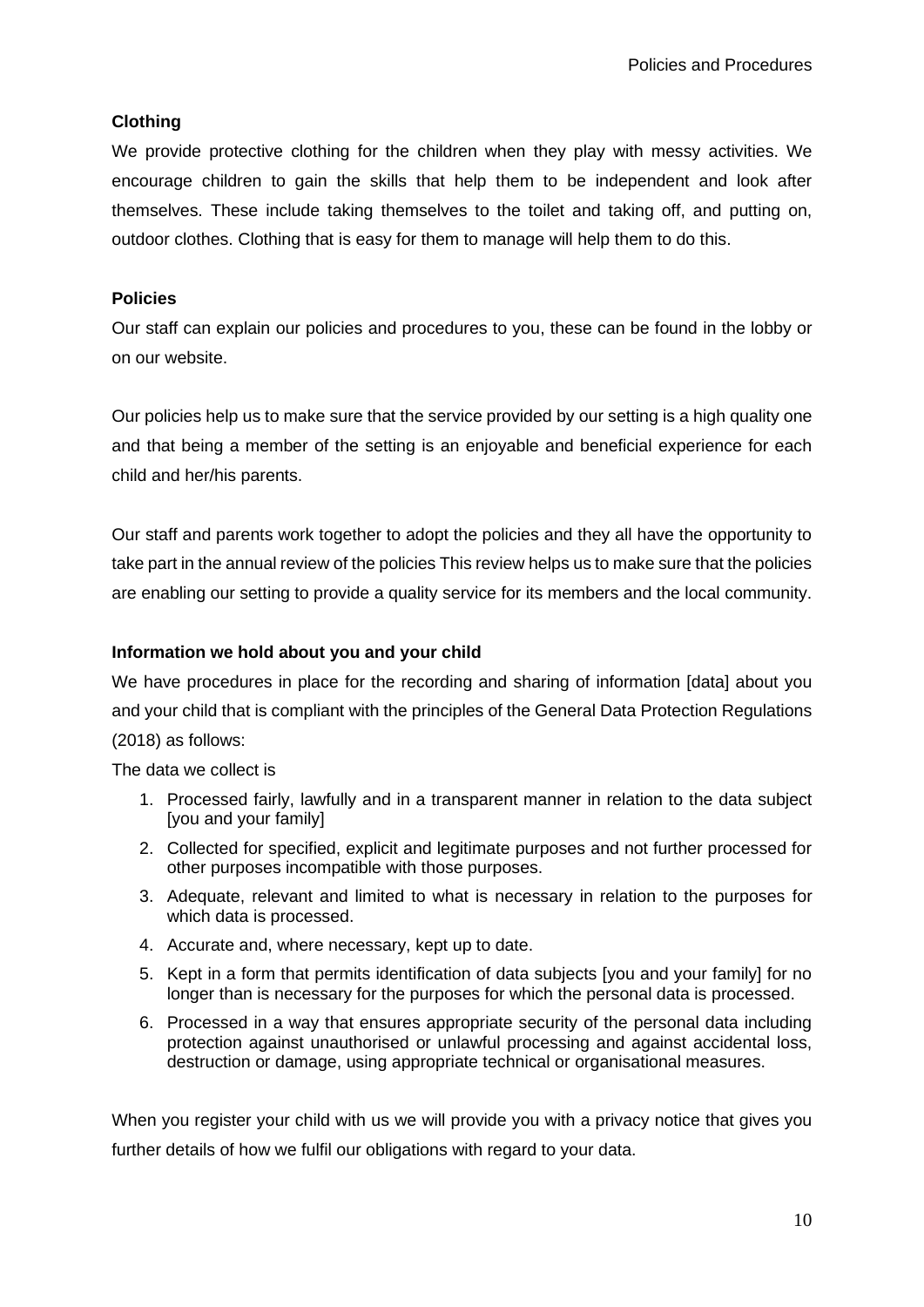## **Safeguarding children**

Our setting has a duty under the law to help safeguard children against suspected or actual 'significant harm'. Our employment practices ensure children against the likelihood of abuse in our setting and we have a procedure for managing complaints or allegations against a member of staff.

Our way of working with children and their parents ensures that we are aware of any problems that may emerge and can offer support, including referral to appropriate agencies when necessary, to help families in difficulty.

## **Special needs**

To make sure that our provision meets the needs of each individual child, we take account of any special needs a child may have. We work to the requirements of the Special Educational Needs and Disability Code of Practice: 0 to 25 years (2015).

Our Special Educational Needs Co-ordinator is *Tina Brown*

## **The management of our setting**

We joined EQUA in April 2020 working with them and Chirton School. We have two Associate Governors who report the Governing Board of Chirton School 6 times a year. The outcome of these meeting is then shared with the Link Governor at EQUA. Mrs Sarah Lowkis, CEO of EQUA is our Nominated Person. The Manager of Pips and The Head of Chirton School are responsible for the following:

- managing our finances;
- employing and managing our staff;
- making sure that we have, and work to, policies that help us to provide a high quality service; and
- making sure that we work in partnership with parents.

## **Fees**

The fees are payable (half-termly/termly) in advance. Fees must still be paid if children are absent without notice for a short period of time. If your child has to be absent over a long period of time, talk to the Manager or member of staff who will liaise with the committee for best procedure.